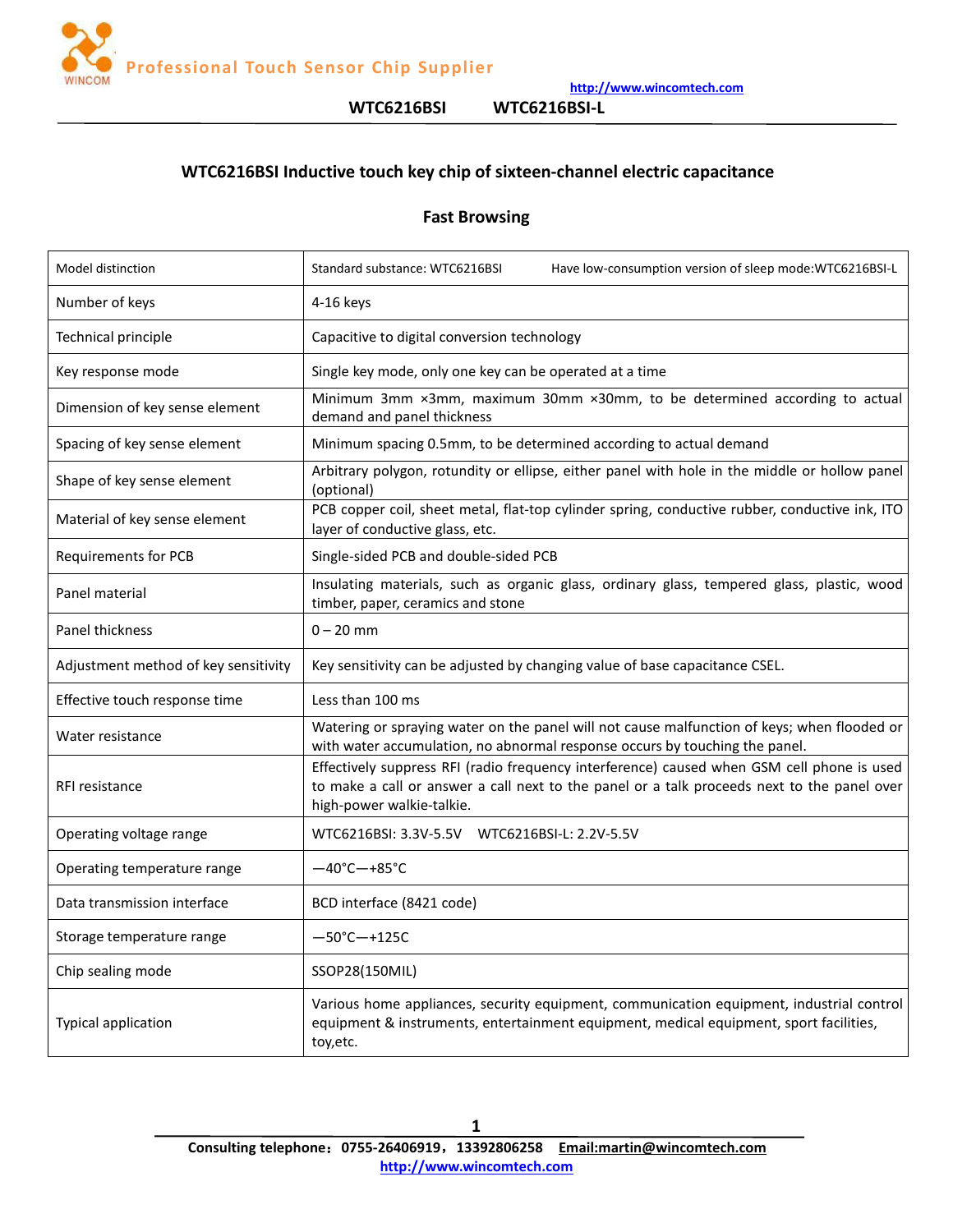**Professional Touch Sensor Chip Supplier** 

http://www.wincomtech.com

**WTC6216BSI** 

**WTC6216BSI-L** 

#### Table of Contents

| 8.4. Precautions for High Noise Condition | .11 |
|-------------------------------------------|-----|
|                                           |     |
|                                           |     |
|                                           |     |
|                                           |     |
|                                           |     |
|                                           |     |
|                                           |     |
|                                           |     |
|                                           |     |
|                                           |     |
|                                           |     |
|                                           |     |
|                                           |     |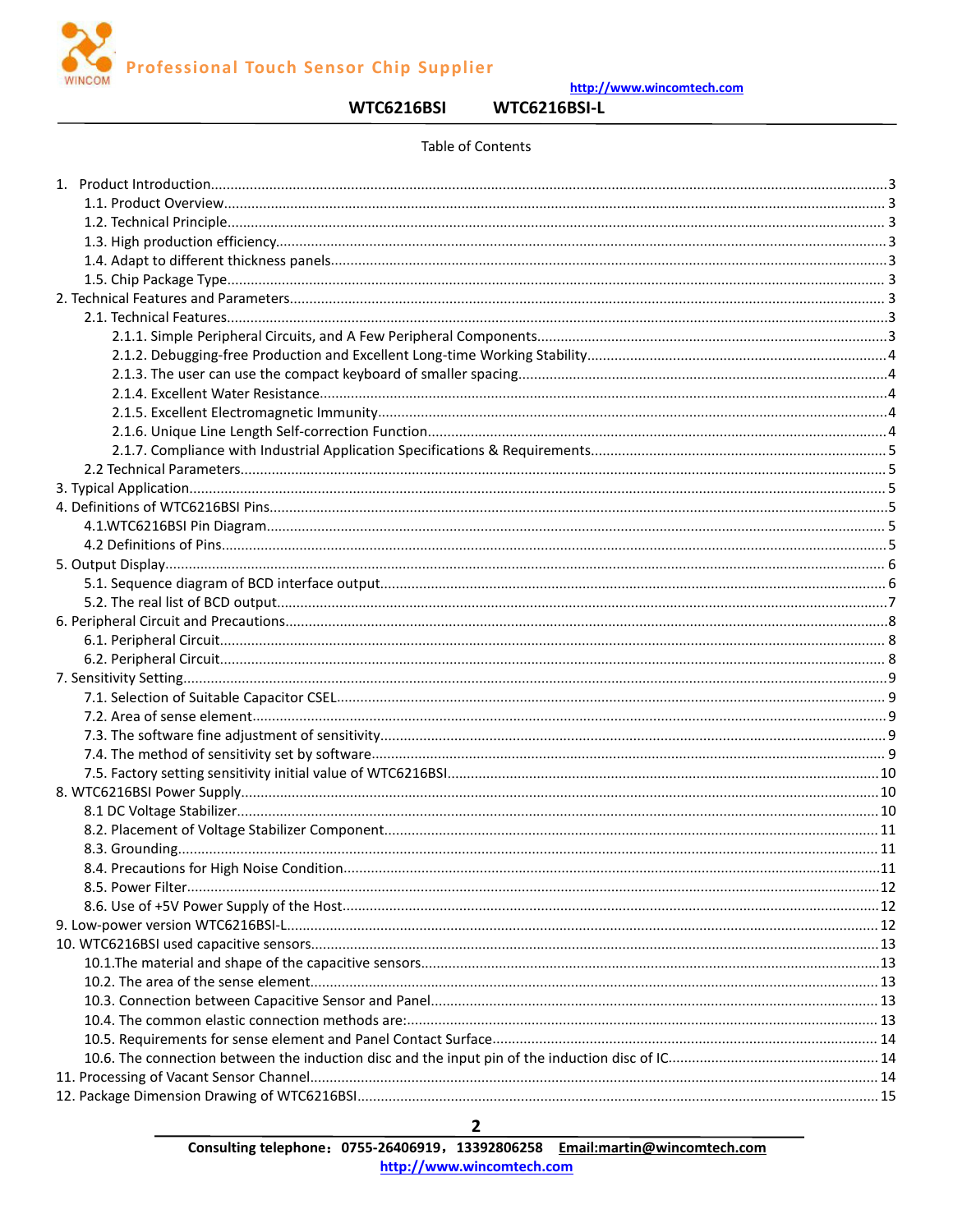

**WTC6216BSI WTC6216BSI-L**

## <span id="page-2-0"></span>**WTC6216BSI Inductive touch key chip ofsixteen-channe electric capacitance**

**Specification** (**V1.5**)

#### <span id="page-2-1"></span>**1. Product Introduction**

#### **1.1. Product Overview**

WTC6216BSI series touch sensing IC is an integrated circuit designed to achieve human touch interface. It can replace the mechanical light touch key to realize waterproof and dustproof, seal isolation, with strong and artistic operation interface. A WTC6216BSI can achieve 4 to 16 independent keys. The user can use it flexibly according to the needs.

#### **1.2. Technical Principle**

WTC6216BSI uses the change of capacitance on the 16 bit high precision of CDC (digital capacitance transducer) IC detection induction disk (capacitance sensor) to identify the touch action of the human finger. The data of CDC output is processing by the embedded RISC CPU with efficient and reliable algorithms. Outward output BCD encoding to indicate the key action.

#### **1.3. High production efficiency.**

It is only needed to adjust one capacitor Csel that can change the sensitivity of all channels, with less peripheral component, and high production efficiency.

#### **1.4. Adapt to different thickness panels**

Through selecting the appropriate Csel capacitance value, appropriately adjusting the sensing area can make WTC6216BSI to adapt the insulation panel of the different thickness of 0-20mm.

#### **1.5. Chip Package Type**

WTC6216BSI is packaged with standard 28PIN SSOP28A(150mil).

## **2. Technical Features and Parameters**

#### **2.1. Technical Features**

# **2.1.1. Simple Peripheral Circuits, and A Few Peripheral Components**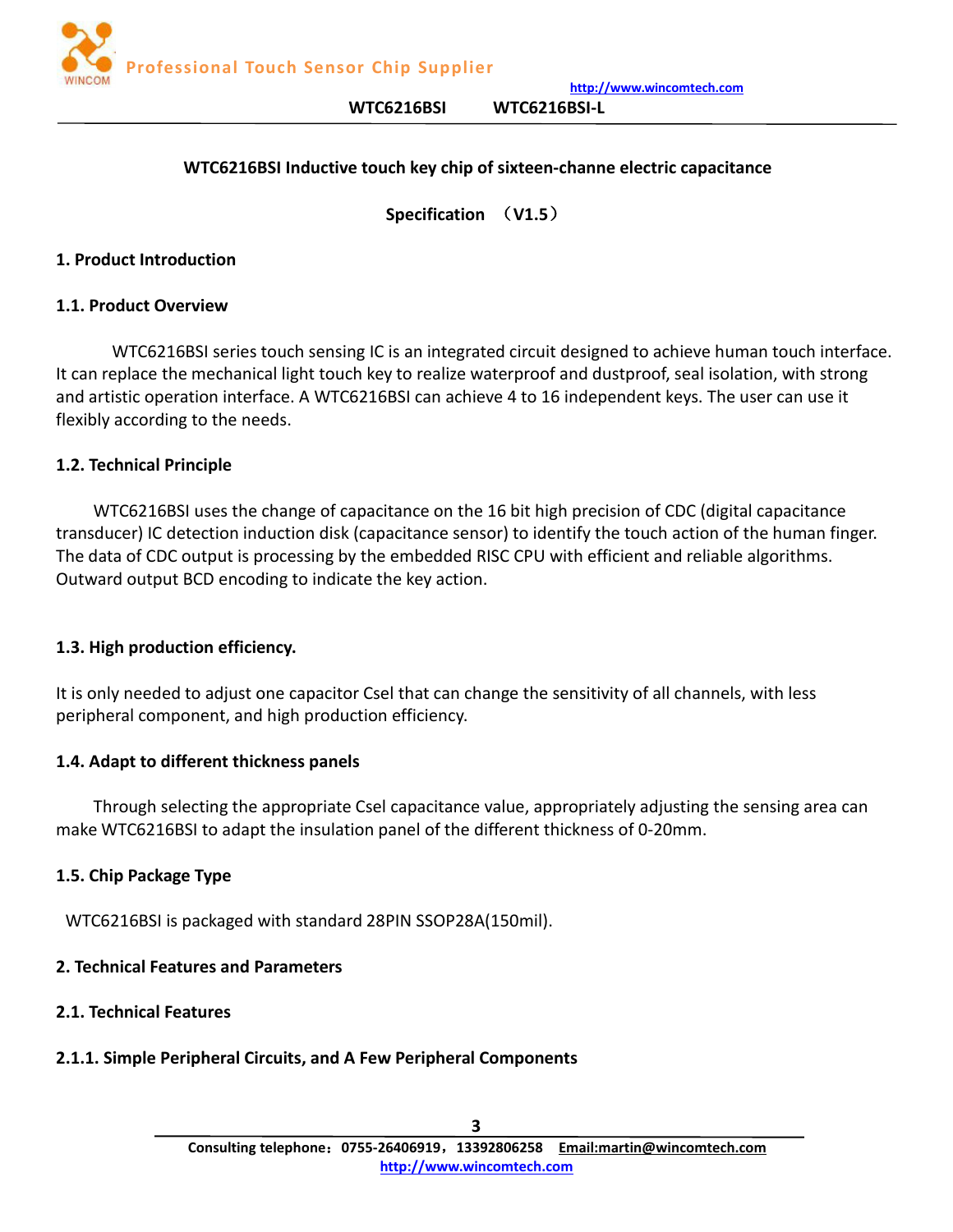

<span id="page-3-0"></span>With independently designed special test circuit, self-calibration circuit and RISC processor integrated inside the IC, there are a few peripheral components.

# **2.1.2. Debugging-free Production and Excellent Long-time Working Stability**

Calibration is not necessary for the system after the set value for capacitor Csel of sensitivity is determined. The system can automatically overcome the interference caused by electrostatic discharge, electromagnetic interference, temperature variation and accumulation of moisture and pollutants on the surface, and provide good precision and operation consistency in various environments, so the product can suffer long-distance transportation and be used in various environments. The unique compensation algorithm and high-strength anti-interference design can guarantee no occurrence of malfunction during long-time work of the product.

# **2.1.3. The user can use the compact keyboard of smaller spacing**

The adjacent key suppression function can prevent the adjacent keys from the faulty action. That is when the same finger touches two or more than two keys, only the finger occupies the key which the area is largest that can make the response, and the key which the relatively small area is occupied by finger is suppressed and not making the response. If the finger occupies two or more than two keys at the same area, these keys do not make the response. The minimum clearance of the key can reach 0.5mm

# **2.1.4. Excellent Water Resistance**

The special waterproof design is used for it. The keyboard not only can be splash proof, flood water proof, but also can be normal use after completely flooded, is different from the general induction at present which when the splashing water, flood water of key panel, it is easily getting false action and is unresponsive after waterlogging, or is occurring false action after pressing it by finger.

# **2.1.5. Excellent Electromagnetic Immunity**

When applying to home apparatuses and ordinary application products, the user may get good immunity to radio frequency signals by using single-sided PCB, and easily resist the interference of most of radio frequency sources including GSM cell phone to the sensitive keys.

When applying to military and other special situations, it is suggested that double-sided PCB should be designed according to the layout requirements provided by us.

# **2.1.6. Unique Line Length Self-correction Function**

It is common for the current similar products on the market that, the sensitivity largely differs according to the length of line from sensing key to IC pin. Our original line length self-correction technology can automatically correct such difference. The user can obtain almost uniform sensitivity for all keys of the whole sense element without complex adjustment.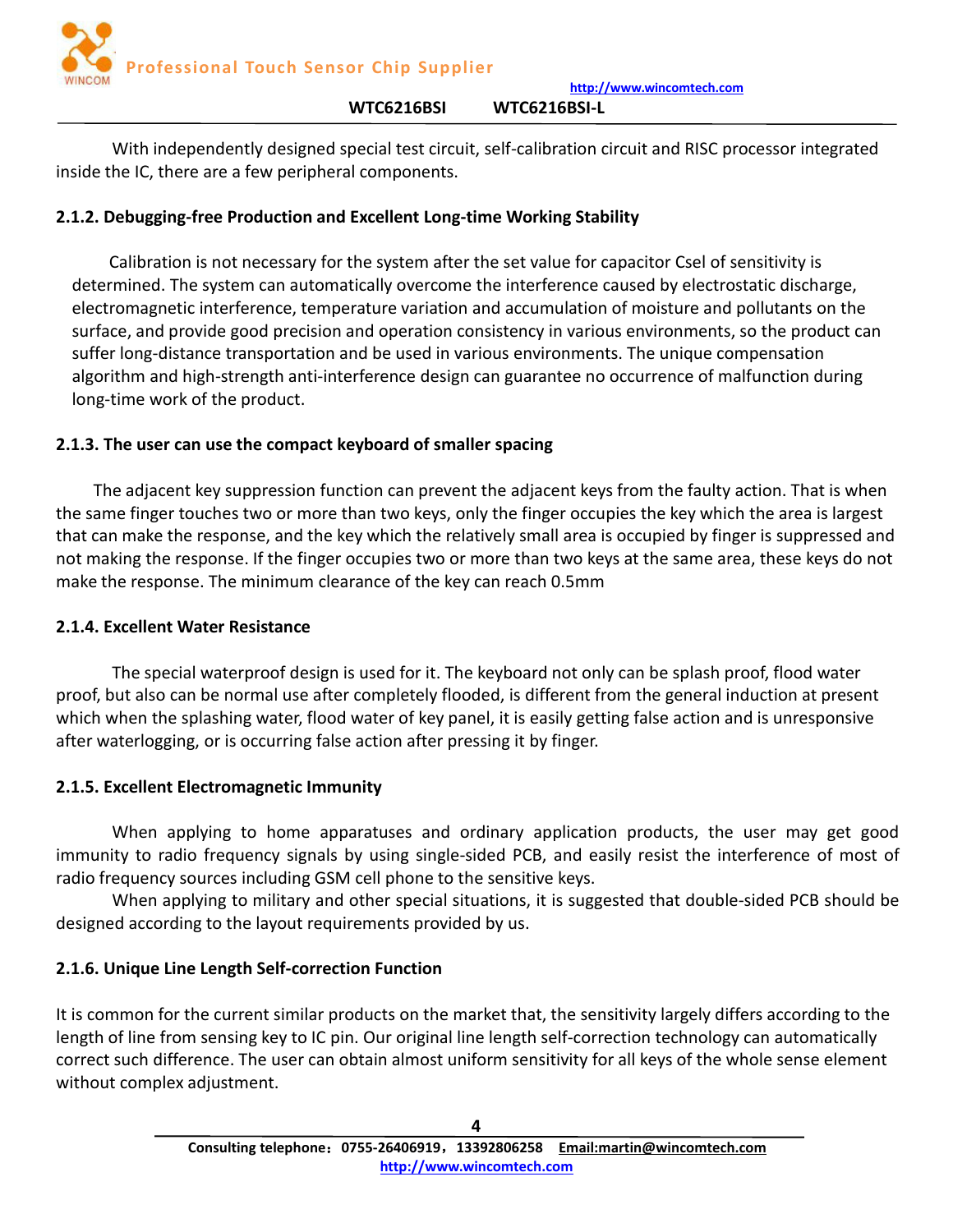

#### **WTC6216BSI WTC6216BSI-L**

## <span id="page-4-0"></span>**2.1.7. Compliance with Industrial Application Specifications & Requirements**

More reliable performance and wider application range is available for users.

### **2.2 Technical Parameters**

Operating voltage: WTC6216BSI: 3.3V<Vcc<5.5V WTC6216BSI-L: 2.2V<Vcc<5.5V Output voltage range: GND<Vout<Vcc Sensing thickness (insulating medium): 0-20mm Response time of effective touch: Less than 100ms Operating temperature: -40°C—+85°C Storage temperature: -50°C—+125°C

#### **3. Typical Application**

Be applicable to various kitchen apparatuses, audio and video devices, air conditioners, sanitary electrical apparatuses, lights and switches, security equipment, instruments, portable player, mobile phones, electronic toys and learning machines.

#### **4. Definitions of WTC6216BSI Pins**

#### **4.1.WTC6216BSI Pin Diagram**



Figure 1: Pin Diagram Of WTC6216BSI

## **4.2 Definitions of Pins**

Table 1: Definitions of WTC6216BSI pins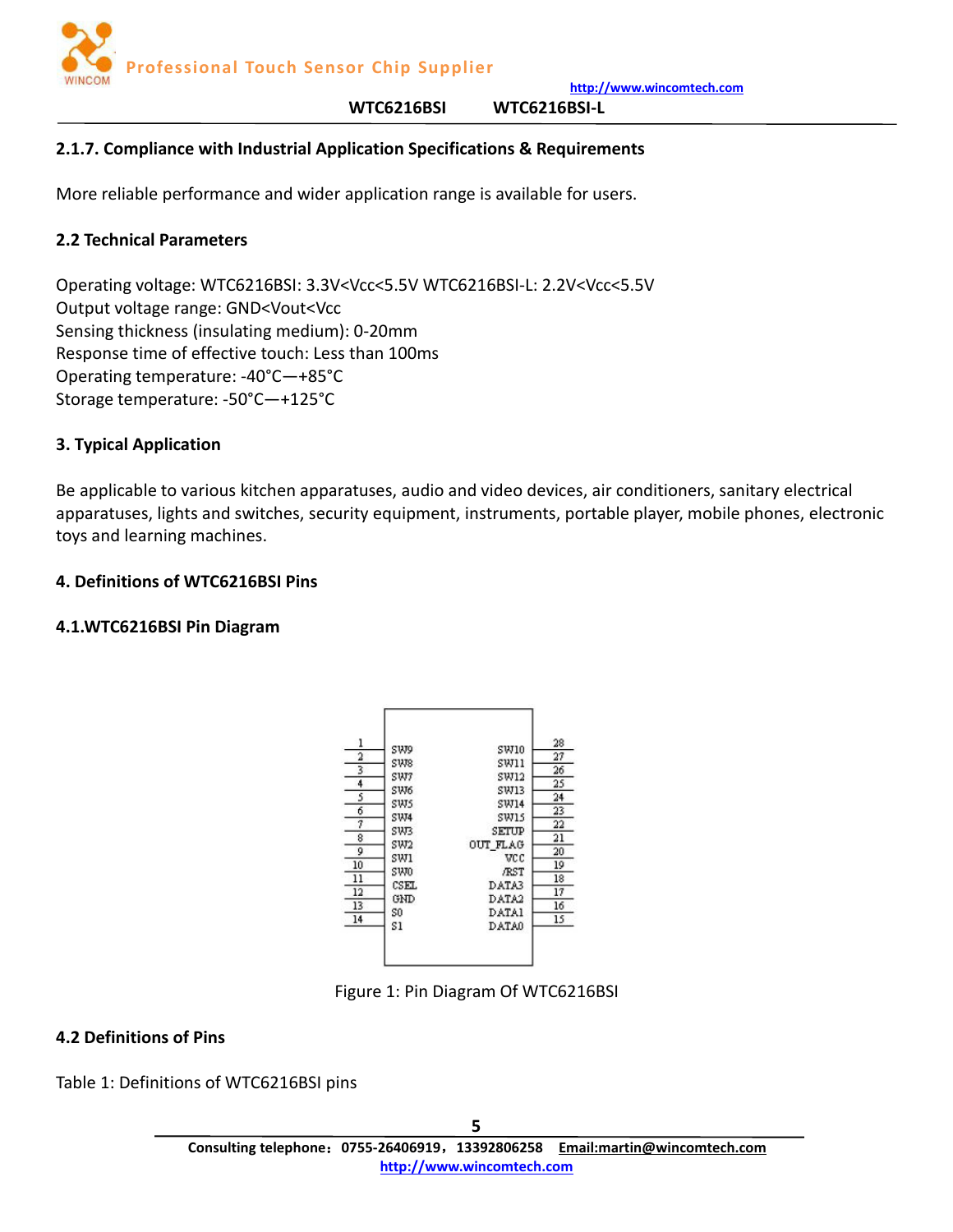**Professional Touch Sensor Chip Supplier**

**http://www.wincomtech.com**

<span id="page-5-0"></span>

| Pin            | Pin               | <b>Usage</b>   | <b>Function Description</b>                                                                                                                                                                         |
|----------------|-------------------|----------------|-----------------------------------------------------------------------------------------------------------------------------------------------------------------------------------------------------|
| No.            | <b>Name</b>       |                |                                                                                                                                                                                                     |
| $\mathbf{1}$   | SW9               | $\mathbf{I}$   | Capacitive sensor (sense element) interface 9                                                                                                                                                       |
| $\overline{2}$ | SW8               | I              | Capacitive sensor (sense element) interface 8                                                                                                                                                       |
| 3              | SW7               | I              | Capacitive sensor (sense element) interface 7                                                                                                                                                       |
| 4              | SW <sub>6</sub>   | L              | Capacitive sensor (sense element) interface 6                                                                                                                                                       |
| 5              | SW <sub>5</sub>   |                | Capacitive sensor (sense element) interface 5                                                                                                                                                       |
| 6              | SW4               |                | Capacitive sensor (sense element) interface 4                                                                                                                                                       |
| 7              | SW <sub>3</sub>   | L              | Capacitive sensor (sense element) interface 3                                                                                                                                                       |
| 8              | SW <sub>2</sub>   |                | Capacitive sensor (sense element) interface 2                                                                                                                                                       |
| 9              | SW1               |                | Capacitive sensor (sense element) interface 1                                                                                                                                                       |
| 10             | SW <sub>0</sub>   | I              | Capacitive sensor (sense element) interface 0                                                                                                                                                       |
| 11             | <b>CSEL</b>       | L              | Capacitor interface for adjusting the sensitivity                                                                                                                                                   |
| 12             | <b>GND</b>        |                | Power ground                                                                                                                                                                                        |
| 13             | S <sub>0</sub>    |                | The S0 must be connected to VCC usufully for the internal test foot                                                                                                                                 |
| 14             | S <sub>1</sub>    |                | The S1 must be connected to VCC usufully for the internal test foot                                                                                                                                 |
| 15             | DATA0             | I/O            | BCD code output and sensitivity fine adjustment input                                                                                                                                               |
| 16             | DATA1             | I/O            | BCD code output and sensitivity fine adjustment input                                                                                                                                               |
| 17             | DATA <sub>2</sub> | I/O            | BCD code output and sensitivity fine adjustment input                                                                                                                                               |
| 18             | DATA3             | I/O            | BCD code output and sensitivity fine adjustment input                                                                                                                                               |
| 19             | /RST              |                | Chip reset pin                                                                                                                                                                                      |
| 20             | <b>VCC</b>        |                | positive power supply output                                                                                                                                                                        |
| 21             | OUT FL<br>AG      | $\Omega$       | Key state indicator: 1 indicates that the key has no effective touch; 0<br>indicates that there is a key pressed                                                                                    |
| 22             | <b>SETUP</b>      | $\mathbf{I}$   | The symbol of sensitivity fine adjustment input: setting 0 indicates<br>that the sensitivity is input and set by the user; when setting 1, it<br>indicates that IC normally performs the test work. |
| 23             | <b>SW15</b>       | $\mathbf{I}$   | Capacitive sensor (sense element) interface 15                                                                                                                                                      |
| 24             | <b>SW14</b>       | $\mathsf I$    | Capacitive sensor (sense element) interface 14                                                                                                                                                      |
| 25             | <b>SW13</b>       | $\overline{1}$ | Capacitive sensor (sense element) interface 13                                                                                                                                                      |
| 26             | <b>SW12</b>       | L              | Capacitive sensor (sense element) interface 12                                                                                                                                                      |
| 27             | SW11              | ı              | Capacitive sensor (sense element) interface 11                                                                                                                                                      |
| 28             | SW10              |                | Capacitive sensor (sense element) interface 10                                                                                                                                                      |

#### **WTC6216BSI WTC6216BSI-L**

# **5. Output Display**

# **5.1. Sequence diagram of BCD interface output**

When the effective touch occurred on the induction disk is detected, the WTC6216BSI outputs the BCD code of the corresponding induction disk in 200ms, so that the user MCU can process it. The OUT\_FLAG foot indicates the state of the key; 1 indicates that the key has no effective touch, and 0 indicates that it has a key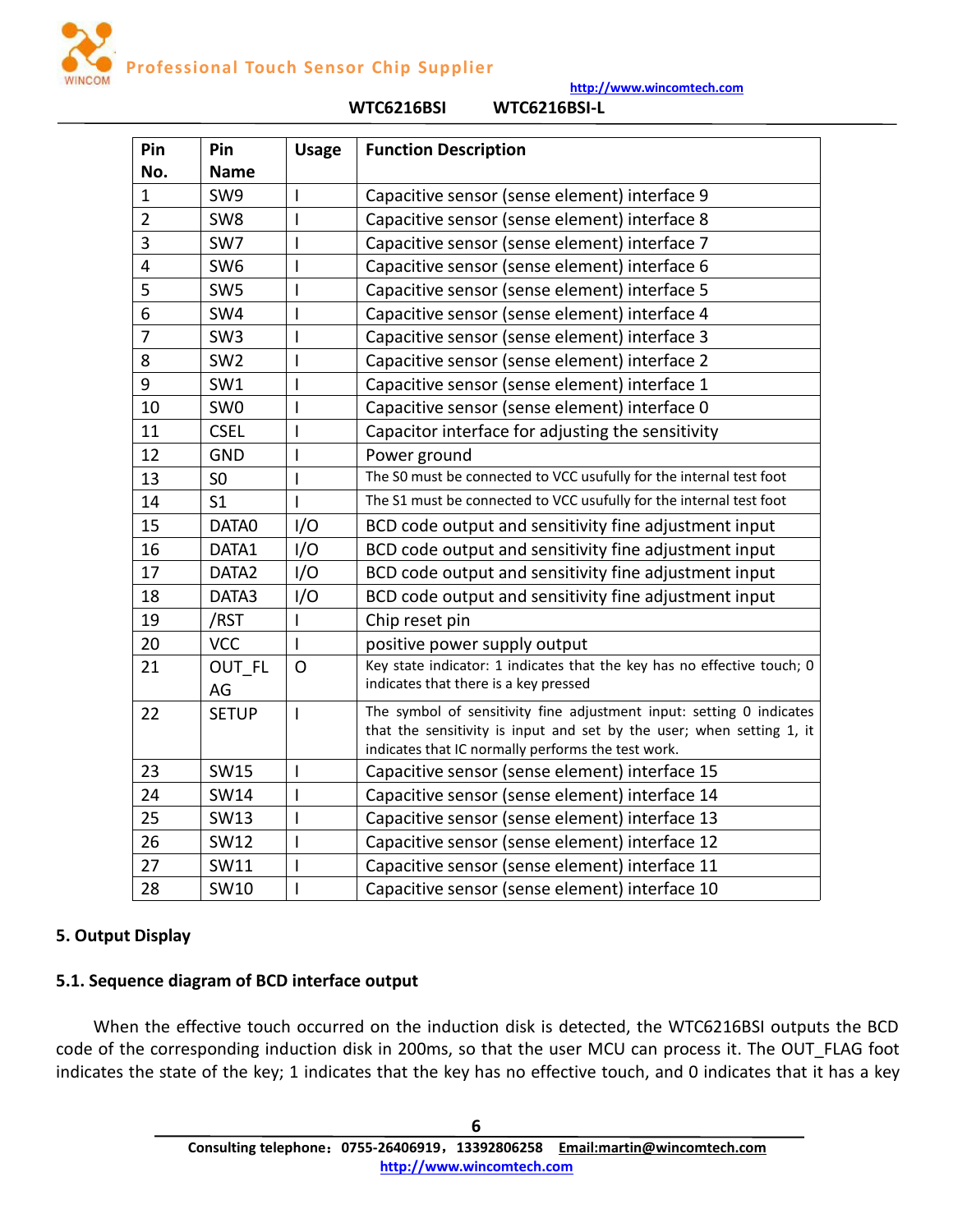

**http://www.wincomtech.com WTC6216BSI WTC6216BSI-L**

<span id="page-6-0"></span>pressed. The sequential relationship between the OUT\_FLAG and BCD code output feet (DATA3 ~ DATA0) is shown in Figure 2



Figure 2: Sequence diagram of key output

## **5.2. The real list of BCD output**

|                 | Input        | OUT_FLAG                | Key value               |         |                |         |
|-----------------|--------------|-------------------------|-------------------------|---------|----------------|---------|
| Output          |              |                         | DATA3                   | DATA2   | DATA1          | DATA0   |
|                 | Electrifying | H                       | H                       | H       | H              | H       |
| SW <sub>0</sub> | Touch        | L                       | L                       | L       | L              | L       |
|                 | Leave        | $\overline{\mathsf{H}}$ |                         | ---     | L.,            |         |
| SW1             | Touch        | L                       | L                       | L       | L              | H       |
|                 | Leave        | H                       |                         |         |                |         |
| SW <sub>2</sub> | Touch        | L                       | L                       | L       | H              | L       |
|                 | Leave        | $\overline{\mathsf{H}}$ |                         | ---     |                |         |
| SW <sub>3</sub> | Touch        | L                       | L                       | L       | $\sf H$        | $\sf H$ |
|                 | Leave        | H                       |                         | --      |                |         |
| SW4             | Touch        | L                       | L                       | $\sf H$ | L              | L       |
|                 | Leave        | H                       |                         | ---     |                |         |
| SW <sub>5</sub> | Touch        | L                       | L                       | $\sf H$ | L              | H       |
|                 | Leave        | H                       |                         | --      |                |         |
| SW6             | Touch        | L                       | L                       | H       | H              | L       |
|                 | Leave        | $\overline{\mathsf{H}}$ |                         | ---     |                |         |
| SW7             | Touch        | L                       | L                       | H       | H              | $\sf H$ |
|                 | Leave        | H                       |                         |         |                |         |
| SW8             | Touch        |                         | H                       | L       |                | L       |
|                 | Leave        | H                       |                         |         |                |         |
| SW9             | Touch        | L                       | H                       | L       |                | H       |
|                 | Leave        | H                       |                         |         |                |         |
| SW10            | Touch        | L                       | $\overline{\mathsf{H}}$ | L       | $\overline{H}$ |         |
|                 | Leave        | H                       |                         | ---     |                |         |
| SW11            | Touch        | L                       | H                       | L       | H              | H       |
|                 | Leave        | H                       |                         |         |                |         |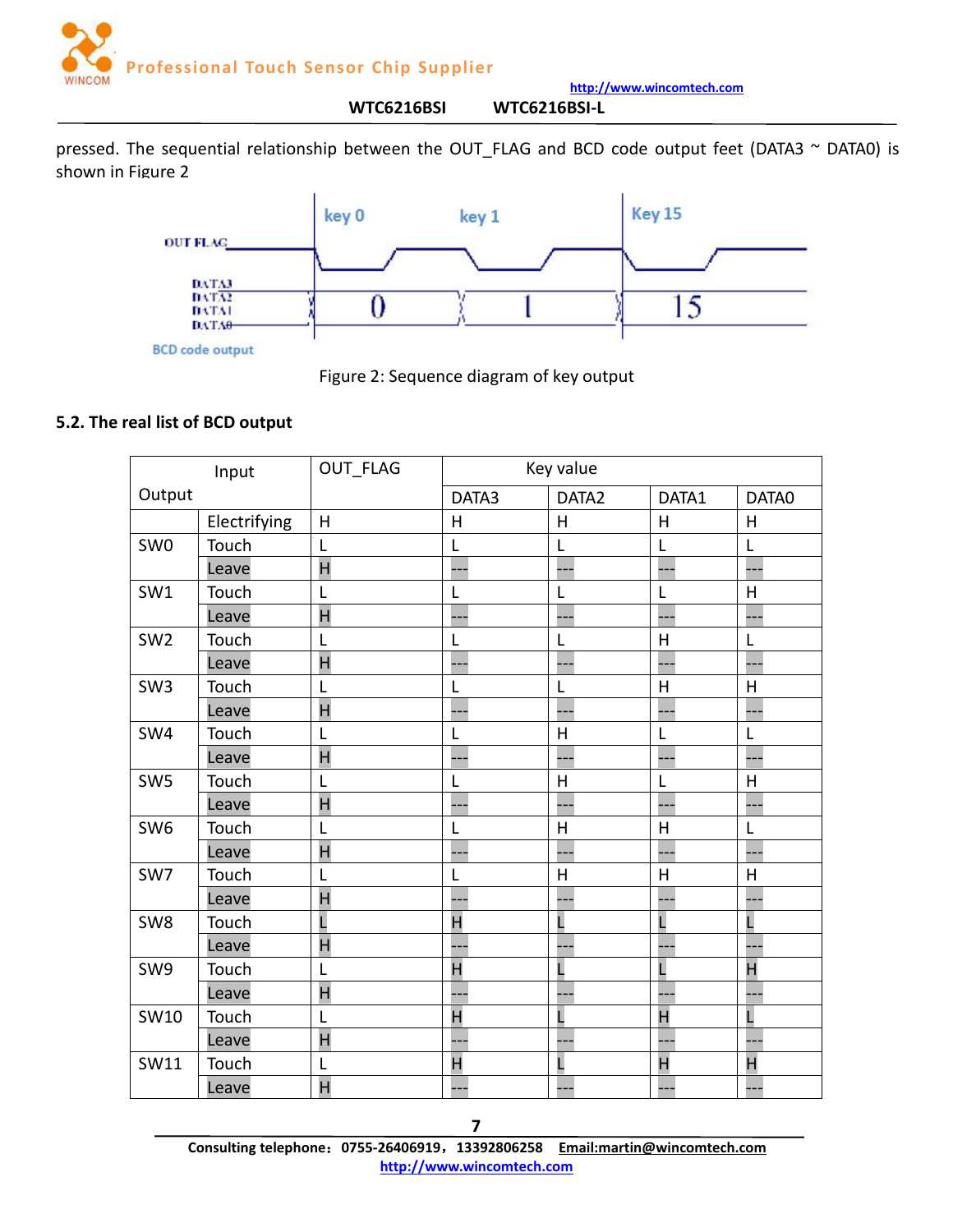

<span id="page-7-0"></span>

| SW12        | Touch |   |     |                     |     |     |
|-------------|-------|---|-----|---------------------|-----|-----|
|             | Leave |   | --- |                     | --- | --- |
| SW13        | Touch |   |     | п                   |     |     |
|             | Leave |   | --- | ---                 | --- | --- |
| <b>SW14</b> | Touch |   | п   |                     |     |     |
|             | Leave | н | --- | <b>START OF ALL</b> | --- | --- |
| <b>SW15</b> | Touch |   |     |                     |     |     |
|             | Leave | Н | --- | ---                 | --- | --- |

**WTC6216BSI WTC6216BSI-L**

The "one" in the table indicates that after the finger leaves, before touching the next key, the electrical level of  $DATAO \sim$  DATA2 is kept the touch last time, and the key value of the key is unchanged.

## **6. Peripheral Circuit and Precautions**

## **6.1. Peripheral Circuit**

The peripheral circuit of WTC6216BSI is simple and requires only a small amount of resistance. Figure 3 is the application circuit diagram of WTC6216BSI working under the 16 key mode



The channel matching resistance R0-R15 should be put as close to IC as possible

Figure 3: WTC6216BSI Application Schematic Diagram

## **6.2. Peripheral Circuit**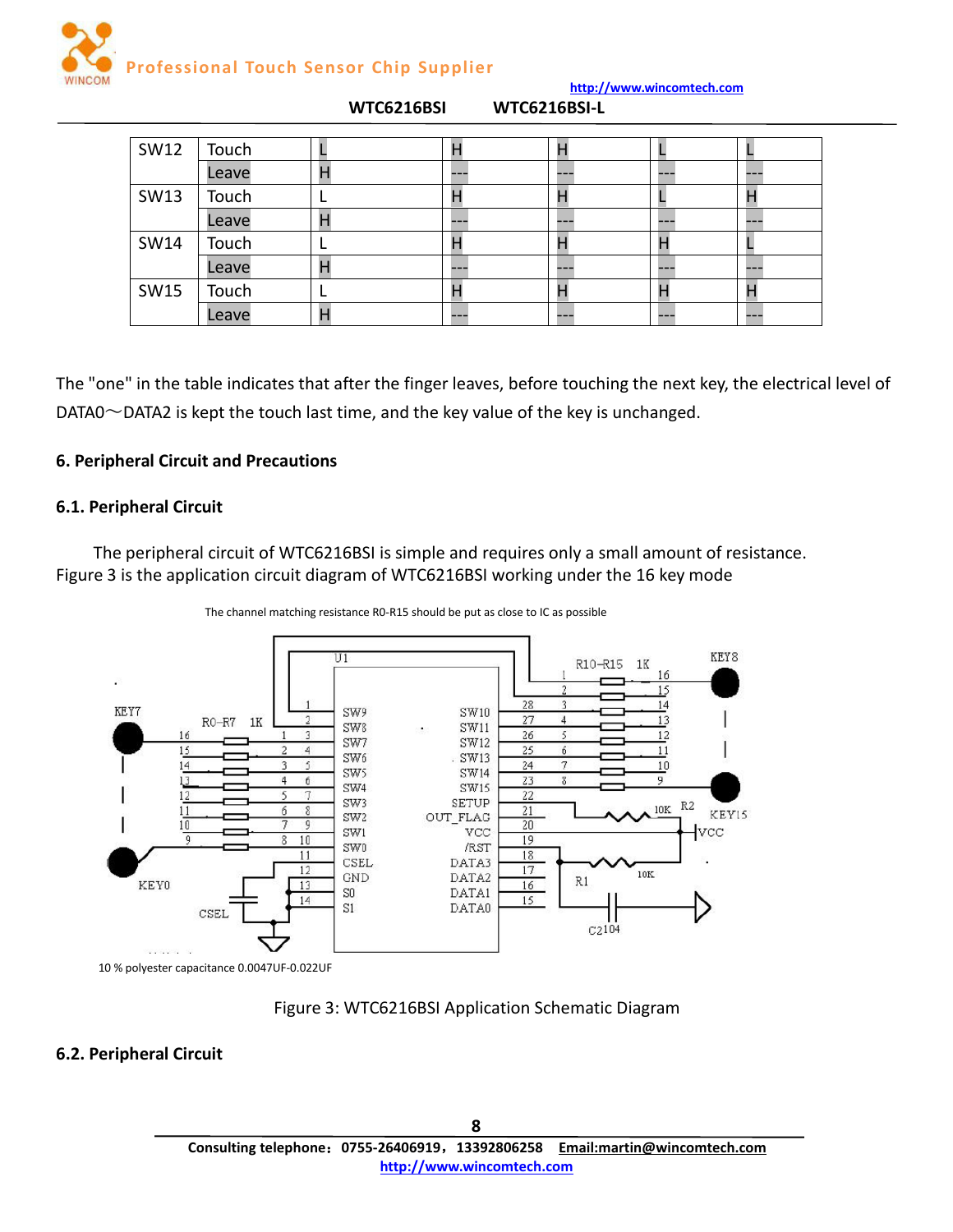

#### **WTC6216BSI WTC6216BSI-L**

<span id="page-8-0"></span>The key component is capacitor CSEL for adjusting the sensitivity and IK resistance group for measuring the matched impedance of circuit. CSEL should use 10%-precision polyester capacitor, capacitor made of NOP material or capacitor made of X7R material . 1K resistance group can provide you with the best and most stable measurement effect, and CSEL and matched resistance shall be placed as close as possible to IC at PCB layout.

# **7. Sensitivity Setting**

The sensitivity setting of WTC6216BSI enables the user to use isolated media of various thicknesses to implement reliable and flexible touch function.

The sensitivity of WTC6216BSI is set by the double setting of soft and hardware.

# **7.1. Selection of Suitable Capacitor CSEL**

The user can select the appropriate capacitance Csel according to the own use case. The larger the separation medium is, the larger the Csel capacity is. It is generally recommended to choose the appropriate capacitance between 0.0047UF and 0.022UF from large to small.

It is recommends that it is best to use the A 5  $%$  precision polyester capacitor with a small temperature coefficient for Csel. 10 percent accuracy of polyester capacitance can also be used. If needing use of patch capacitors, 10% or higher precision NPO materialor X7R capacitance needs to be used.

# **7.2. Area of sense element**

Increasing the area of the induction disc is beneficial to improve the penetration ability of touch sensing. Increase the sensitivity.

# **7.3. The software fine adjustment of sensitivity**

After determining the value of Csel, the software sensitivity setting can be used to make the fine adjustment, to ensure that it can achieve good results without having to make the refined adjustment to Csel. WTC6216BSI provides level 16 software sensitivity adjustment of 15~0. The higher the level is, the more sensitive the key is.

# **7.4. The method of sensitivity set by software**

After the user MCU has set the sensitivity series with the BCD code interface, the SETUP leg will be set low and 2MS will be maintained. After receiving the data, WTC6216BSI will set the OUT FLAG low, and send the received data from the DATA3~DATA0, so that the user MCU can confirm whether the setting is successful. After MCU confirms that the setting is success, the SETUP will be restored to high level. WTC6216BSI uses the new set sensitivity series to work.

Sequence diagram of sensitivity setting Show in Figure 4.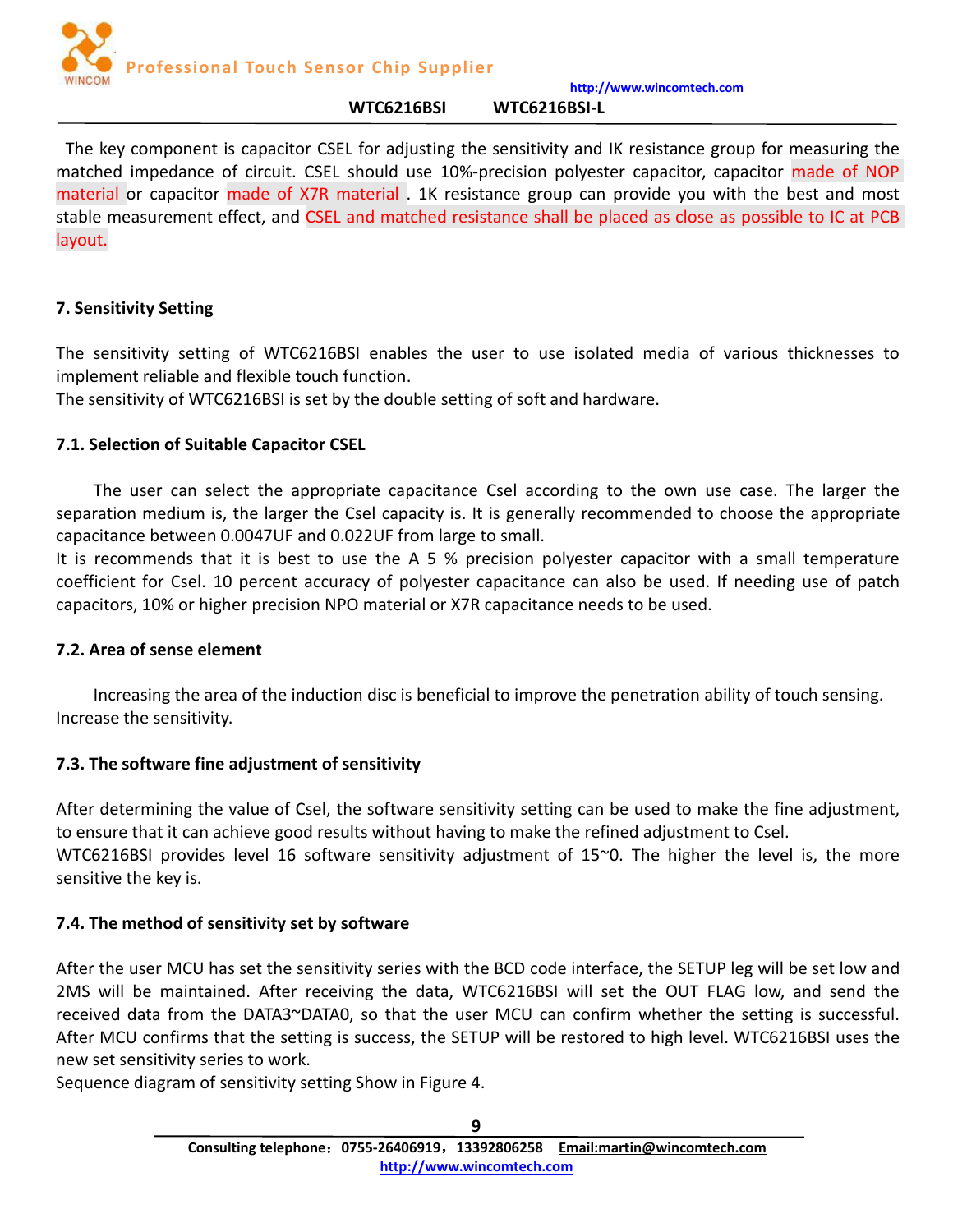

**WTC6216BSI WTC6216BSI-L**

<span id="page-9-0"></span>

Figure 4: Sequence diagram of sensitivity setting

# **7.5. Factory setting sensitivity initial value of WTC6216BSI**

The factory setting sensitivity initial value of WTC6216BSI is 10.

The user also does not use the software sensitivity adjustment function and only uses the original factory setting and only makes the Csel adjustment.

# **8. WTC6216BSI Power Supply**

# **8.1 DC Voltage Stabilizer**

WTC6216BSI measures small change in capacitance, so it is required that the power ripple and noise should be small and the external strong interference involved from power supply shall be avoided. Particularly when it is applied to induction cooker and microwave oven, the external interference and voltage leap must be effectively isolated, and the power supply must have high stability. It is suggested that the voltage stabilizing circuit constituted by 78L05 as shown in the figure 4 should be adopted. The capacity of C2 will affect the discharge time after power failure. The large capacity requires a longer reset time. In the circle, it is the recommended values. The different applications can be flexibly adjusted. Figure 5 is the power supply voltage circuit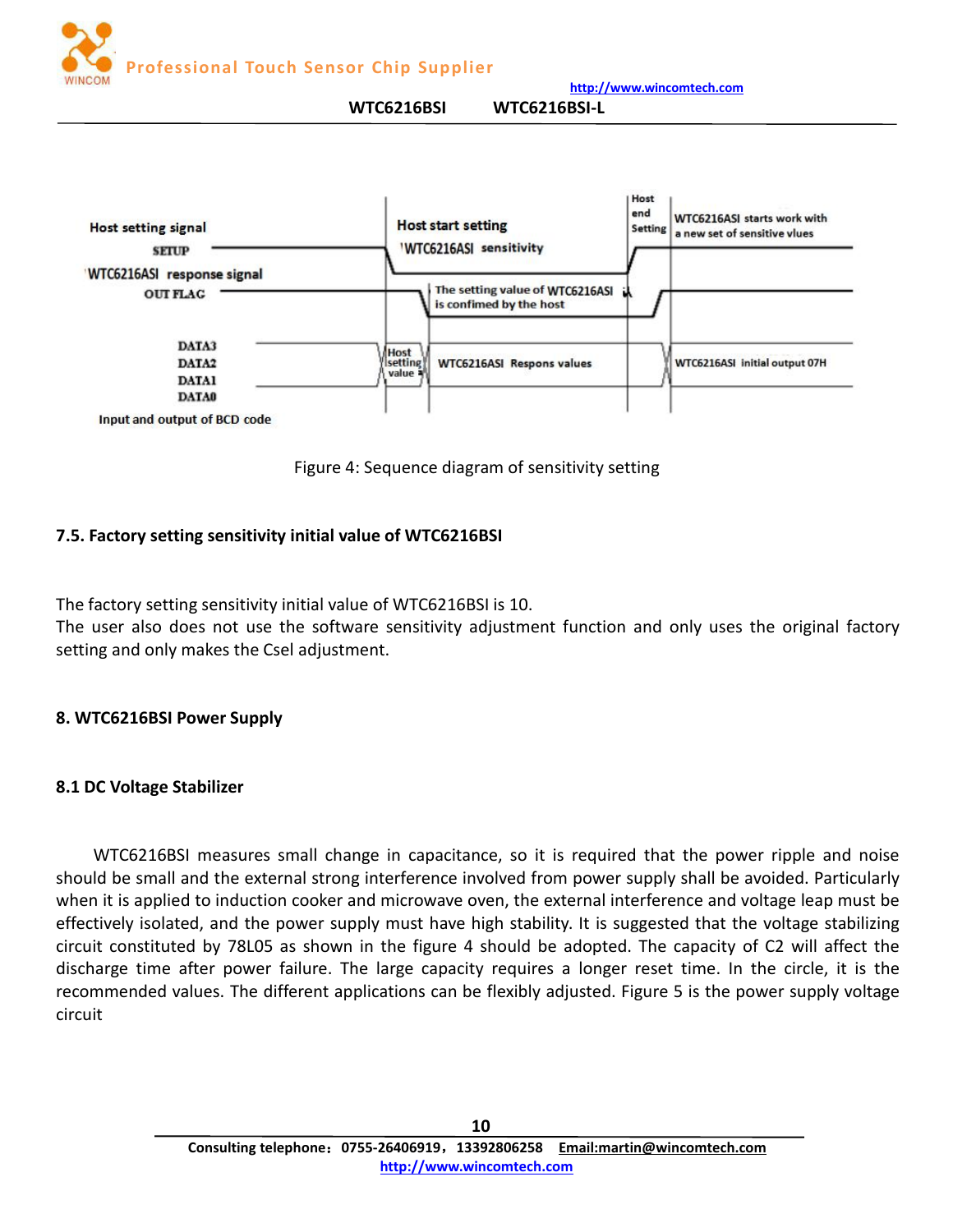<span id="page-10-0"></span>

#### **WTC6216BSI WTC6216BSI-L**



The channel matching resistance should be put as close to IC

10 % polyester capacitance 0.0047UF-0.022UF



Figure 5: Voltage regulator circuit

## **8.2. Placement of Voltage Stabilizer Component**

At PCB LAYOUT, such 78L05 power component must be close to WTC6216BSI Vcc pin. 78L05, peripheral components and WTC6216BSI must be placed on the same circuit board centrally, to put an end to the noises caused by overlong power connection line.

## **8.3. Grounding**

The common ground of the components as shown in the figure shall be separately connected into an independent group and then it shall be connected to the common ground of the whole machine from one point of it. (Use one point of star shape to connect the ground)

## **8.4. Precautions for High Noise Condition**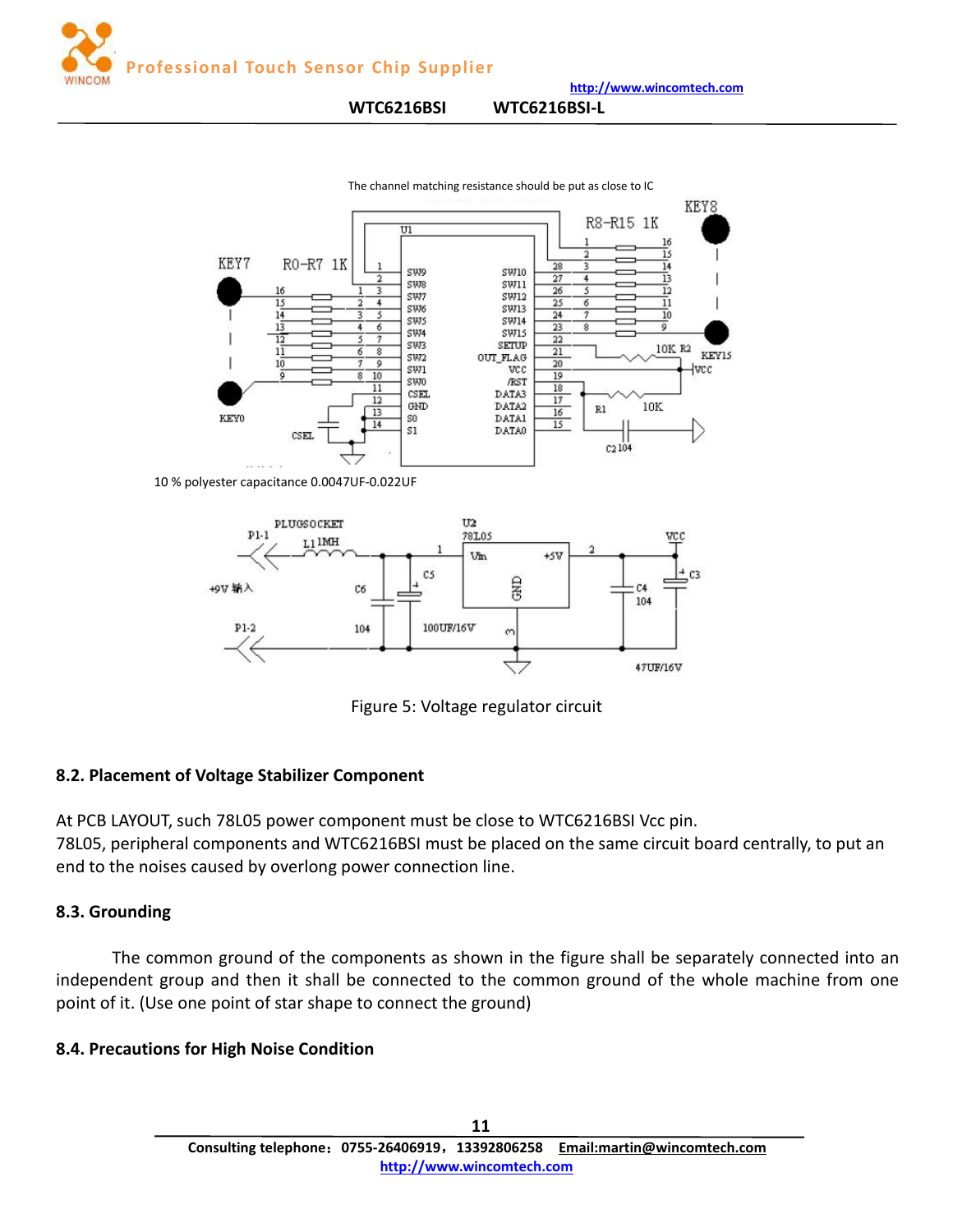

#### **WTC6216BSI WTC6216BSI-L**

<span id="page-11-0"></span>In case of application in a high-noise environment, up and down overlapped placement shall be avoided between high-voltage (220V), high-current, and high-frequency-operation main board and the touch circuit board. If such overlapped placement is unavoidable, try to keep far away from high-voltage, high-current components area or add shield on the main board.

#### **8.5. Power Filter**

When typesetting in PCB, it is recommended to reserve the inductor L1 (1MH) welding disc, but the general and the non-special applications do not need this inductance. The users can also cancel it.

When inputting 78L05 power supply, it needs to pay attention to ripple size. Please don't make the trough of ripple wave lower than DC 9V.

## **8.6. Use of +5V Power Supply of the Host**

If the user directly uses 5V power supply of the main engine, it needs adding the power supply filter circuit in the front of the power supply of the modules or sensing power chips as shown in the figure. The requirement for PCB layout is the same as the above circuit,As shown in the figure 6



The analog and digital powers of circuit shall be connected separately to the ground in Y-connection method.

The capacitors shall be arranged in the sequence indicated in the schematic diagram and shall not be arranged arbitrarily.



## **Precautions:**

The above circuit should connect the 104 capacitors and electrolytic capacitors of the filter circuit according to the order in the chart, and 104 capacitors should be in front of the electrolytic capacitance that can better suppresses the high frequency noise.

## **9. Low-power version WTC6216BSI-L**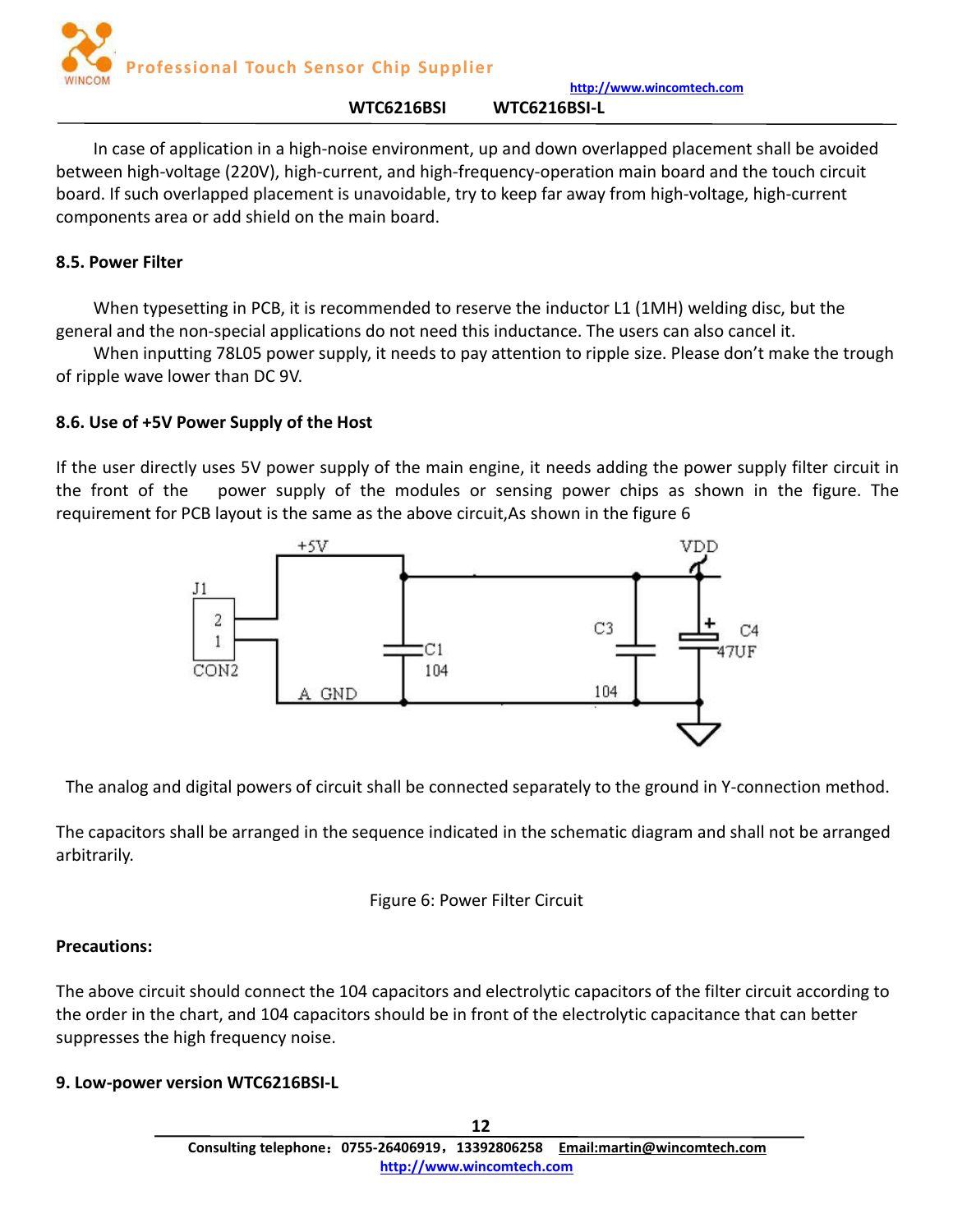**Professional Touch Sensor Chip Supplier**

**http://www.wincomtech.com**

**WTC6216BSI WTC6216BSI-L**

<span id="page-12-0"></span>Under the situation that the touch button has not been touched in 38 seconds, the WTC6216BSI-L will automatically enter the sleep mode. During hibernation, the chip will continue to detect the input channels of each key. Once there is key being operated, the chip will be awakened and go into normal working mode. During hibernation, the static current is lower than 18uA. This low-power version chip WTC6216BSI-L can satisfy the design requirement of touch sensitive key on the electronic product of the battery power supply.

# **10. WTC6216BSI used capacitive sensors**

# **10.1.The material and shape of the capacitive sensors**

The capacitive sensors can be any type of conductor, but certain flat surface should be ensured. It is recommended to use a round metal sheet or other conductor with a diameter greater than 10mm. The commonly used induction disks are copper foil, spring, thin film line and ITO glass, etc. on the PCB plate As shown in the figure 7



The key sense element can be solid or hollow rectangle, circle or polygon.

Figure 7: PCB Copper Foil sense element

# **10.2. The area of the sense element**

Under the general condition, the area of the induction disk can be between 3mmX3mm $\sim$ 30mmX30mm, and the area of each induction disk should be kept the same, to ensure the same sensitivity.

# **10.3. Connection between Capacitive Sensor and Panel**

The capacitive sensor shall cling to glass and other insulated panel, and elastic connection shall apply between them.

# **10.4. The common elastic connection methods are:**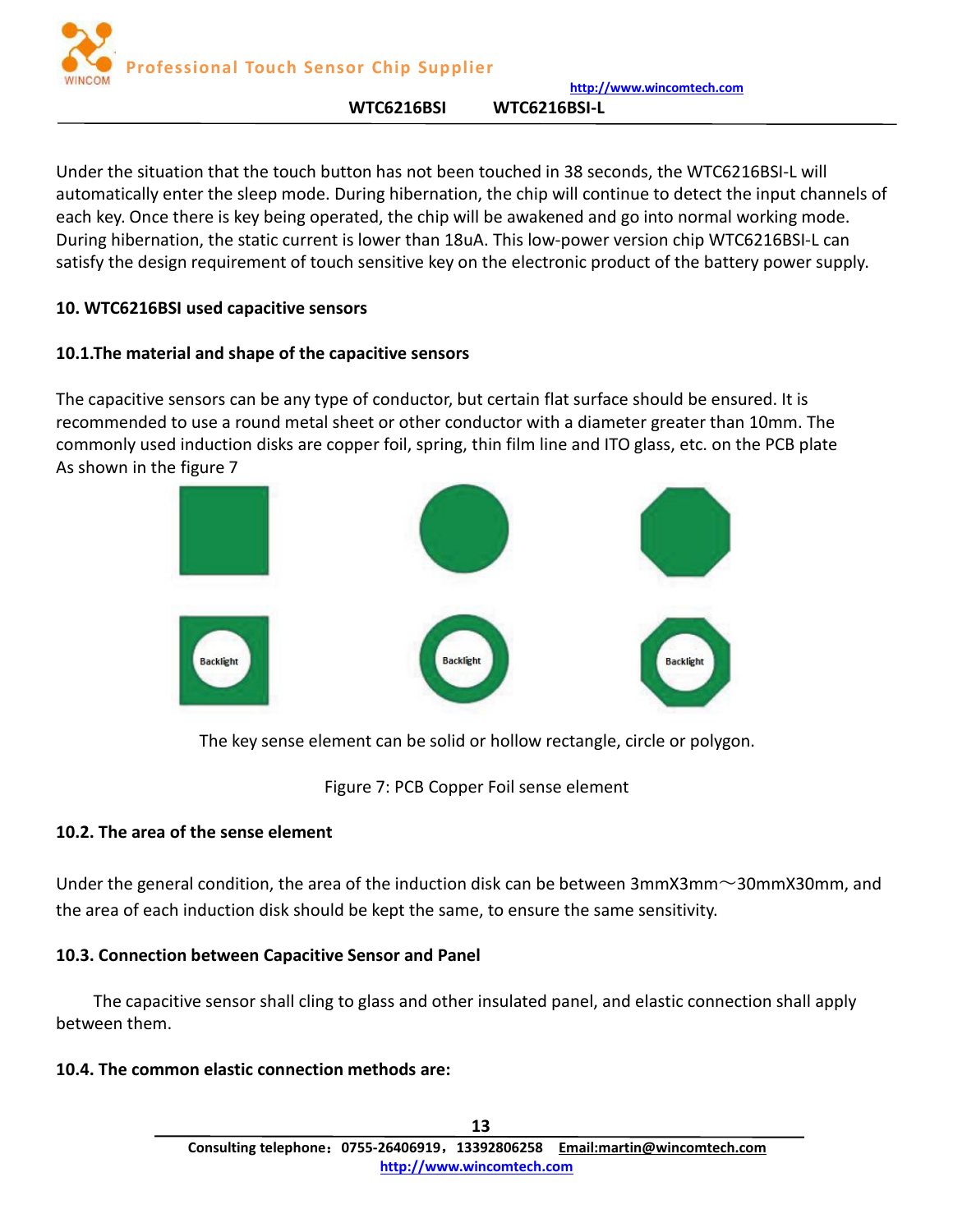

<span id="page-13-0"></span>The common elastic connection methods are:

Use the sense element with spring

Use cylindrical conductive rubber to conduct elastic connection

Paste the sense element onto the panel with imported super double-sided glue, and the double-sided glue layer cannot be too thick.

**WTC6216BSI WTC6216BSI-L**

As shown in the figure 8



Figure 8: Spring sense element

# **10.5. Requirements for sense element and Panel Contact Surface**

The surface of the induction plate must be levelled off, and is no clearance between the panels, If the contact surface is not able to implement the sealing adhesive, the Conductive silicone grease and other gel sealing are needed to be used for it, to ensure that the junction surface with the panel is no air gap.

# **10.6. The connection between the induction disc and the input pin of the induction disc of IC**

The connection between the capacitance sensor and the pins of WTC6216BSI should be short and thin as far as possible  $(0.1^{\circ}0.3$ mm). It is best that WTC6216BSI can be placed on the keypad and that the back and around 0.5 mm of the connection is not placed other circuit, to ensure that the sensor has good sensitivity and to avoid false triggering.

# **11. Processing of Vacant Sensor Channel**

WTC6216BSI at least must use four touch keys, to ensure the steady operation of the chip. When it applies to the situation of less than 16 keys, SW15~SW0 will have the empty unused sensor input channel. The empty input channel only needs a simple suspending in midair, and the empty input channel cannot be added any pull-up or pull-down resistance.

If the user must use four or less sensitive keys, please be sure to contact us for the corresponding technical support.